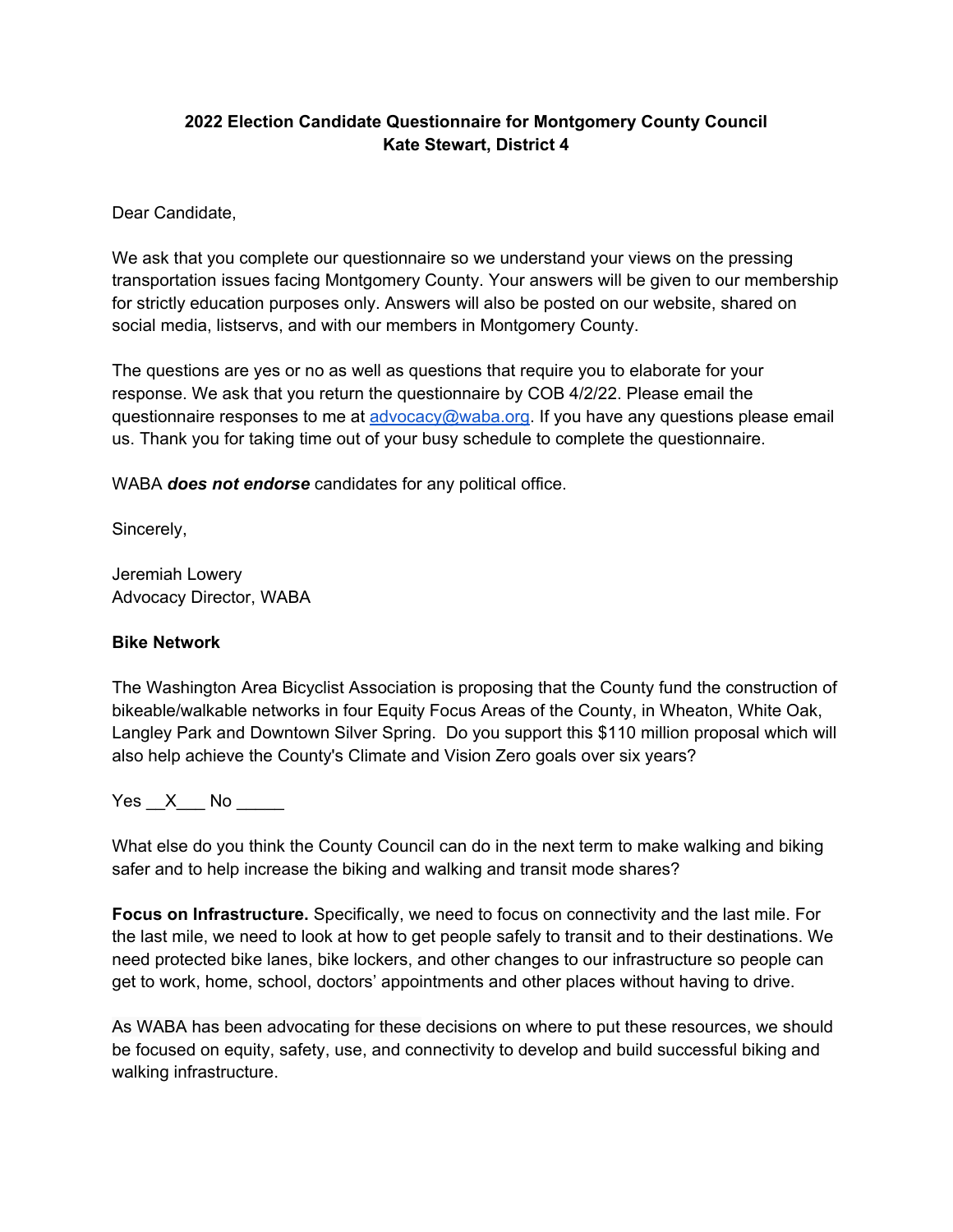## **Police out of Traffic Enforcement**

Do you support removing police from all or some traffic enforcement?

Yes X No  $\blacksquare$ 

How will you balance the need for traffic enforcement and equity while in office?

We can change the way we do traffic enforcement. I know we it's possible because we did it in Takoma Park, where I am Mayor, over the last few years.

Traffic stops are the most common form of interaction between MCPD and residents of Montgomery County: annually, more than 110,000 traffic stops have been reported in recent years.

In Montgomery County, traffic enforcement has become an end in itself rather than focusing on safety.

Because the vast majority of stops have been conducted by patrol officers in the course of their duties, rather than as part of a strategic effort to address safety, these stops are a major component of discretionary policing. We also know that this type of policing results in overpolicing and the targeting of Black and Brown residents.

In 2018 in Takoma Park, we decided to reduce the number of traffic stops and focus our efforts more strategically on safety issues. Over the last few years, we have reduced the number of stops by declining to make stops for less serious violations and revamped the evaluation and reward system for police officers to promote community safety rather than quantity of enforcement. This has led to a significant reduction in the number of stops (80%) and at the same time accidents declined.

### **Trails - repaving**

Do you support fully funding the budget request of the Parks Department to include monies for repaving the Sligo, Rock Creek and Capital Crescent Trails?

Yes  $X$  No

### **Tunnel**

Do you support funding the \$55m project for this important regional trail connection through downtown Bethesda?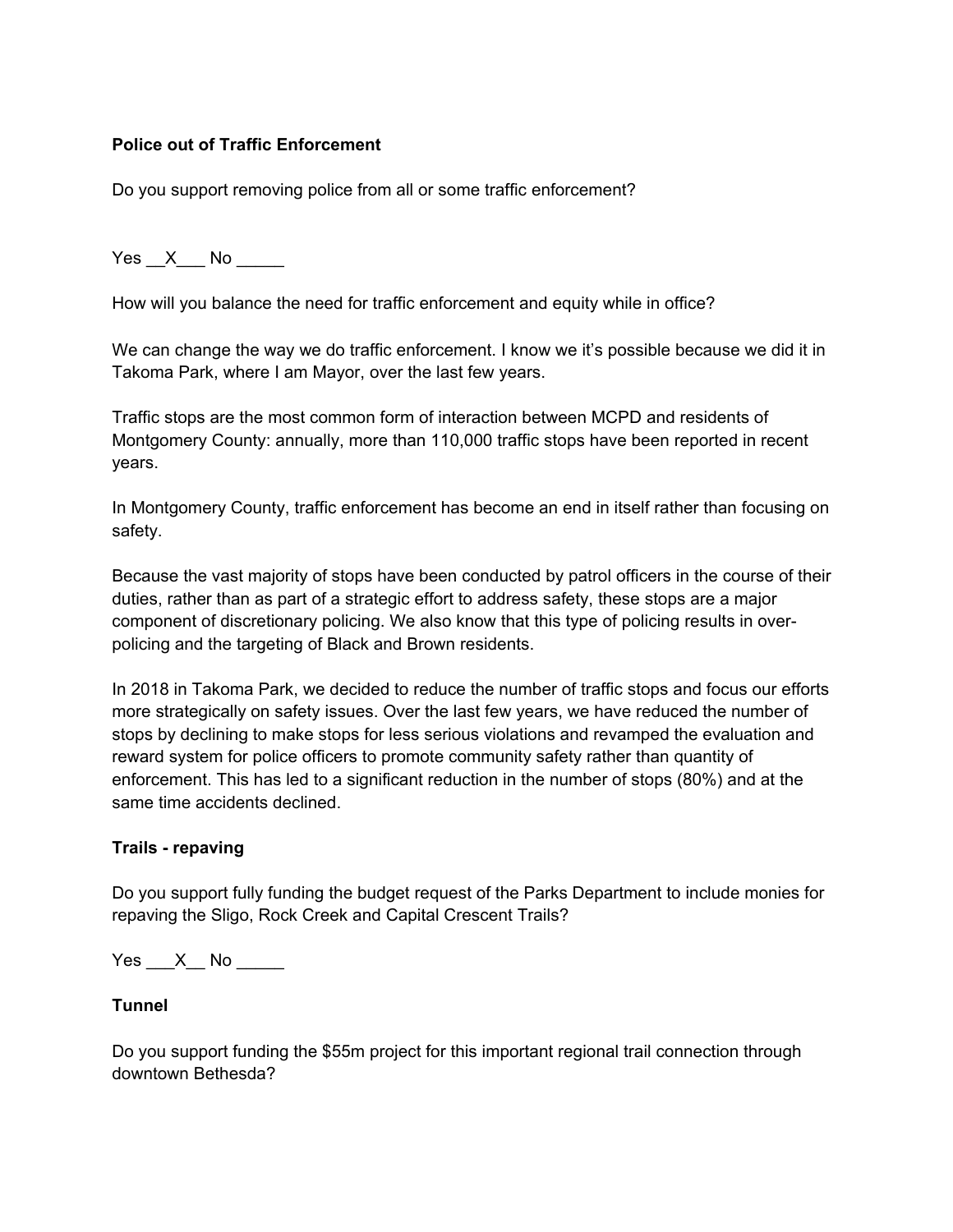Yes X No  $\blacksquare$ 

Do you support funding that will complete construction of the project within the current FY 23-28 CIP period or sooner/later?

 $Yes \_ X \_ No \_$ 

#### **270 widening**

Do you support or oppose the proposal to widen parts of I-495 and I-270 to add four express toll lanes?

Yes No X

Why or why not? And how would you show that support or opposition. Do you support other new highways or road expansions?

New roads or added lanes are rarely needed. (That is separate from those very limited areas where some road widening may be important - safety improvements at an intersection, for example – or to accommodate the installation of busways and protected bikeways.)

We need to move away from car-centric investments and look at other transportation options. As Mayor I have worked with my colleagues on the Council to pass resolutions opposing Beltway expansion and will continue to work with advocates and other elected officials to push for transit-oriented solutions.

### **Vision Zero**

Vision Zero - is it working and if not, what needs to be done by the County to achieve the goal of zero deaths due to traffic crashes? What would you do to work with the State Highway Administration to achieve true Vision Zero?

To make progress on our Vision Zero goals we need to do three things:

**First, we need greater accountability and more action.** Currently the Vision Zero coordinator is appointed by the County Executive and is not part formally part of Department of Transportation. Consequently, the coordinator's ability to make sure projects adhere to Vision Zero guidelines or work toward accomplishing goals is constrained. We need to create more accountability and give more authority to the Vision Zero coordinator to make sure change happens.